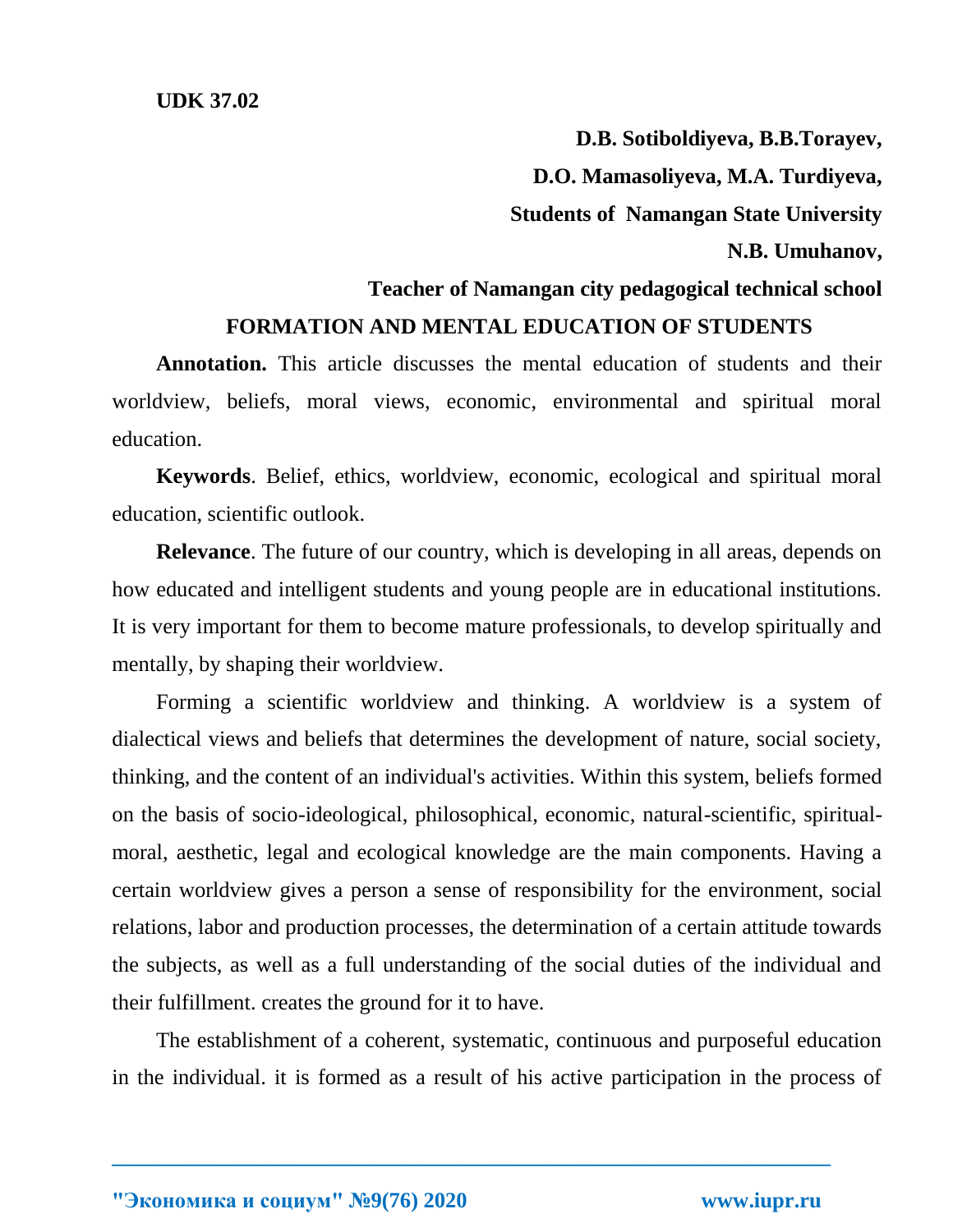social relations in different directions and content, as well as self-education. In the formation of the worldview of the younger generation, it is important that they thoroughly master the basics of the natural, social and human sciences, which are taught in educational institutions. The essence of a person's spiritual and moral image, life approaches, values and moral principles that are a priority for him, reflects the content of his worldview. In turn, the enrichment of the worldview ensures the stabilization of personal qualities and attributes. A worldview that expresses good ideas in its content helps to enrich the positive qualities that are manifested in the person. Worldviews are, in essence, scientific (with a certain philosophical system) and simple (without a certain philosophical system). At the heart of the scientific worldview are ideas that have been sustained as a result of continuous, consistent mastery of the basics of existing sciences and active participation in the process of social relations. The formation of a person's worldview is a complex process with a long-term, dynamic nature.

The main features and essence of mental education and scientific outlook. Mental training plays an important role in shaping a person's worldview. Mental education is a pedagogical activity aimed at imparting to a person knowledge about the development of nature and society, the formation of his mental (cognitive) abilities, thinking, and the formation of a worldview based on its effective implementation.

It is emphasized that one of the priorities of state policy today is to train highly qualified personnel who meet the highest moral and ethical standards. To become a highly qualified person who meets the highest moral and ethical standards means to thoroughly master the existing scientific and professional knowledge. Consequently, indepth knowledge allows us to understand the nature of natural and social processes, to see and evaluate their pros and cons.

Mental education acquaints students with the achievements in science, technology, engineering and industry, and provides them with creative, free and independent thinking skills. The following tasks are solved in the process of mental education: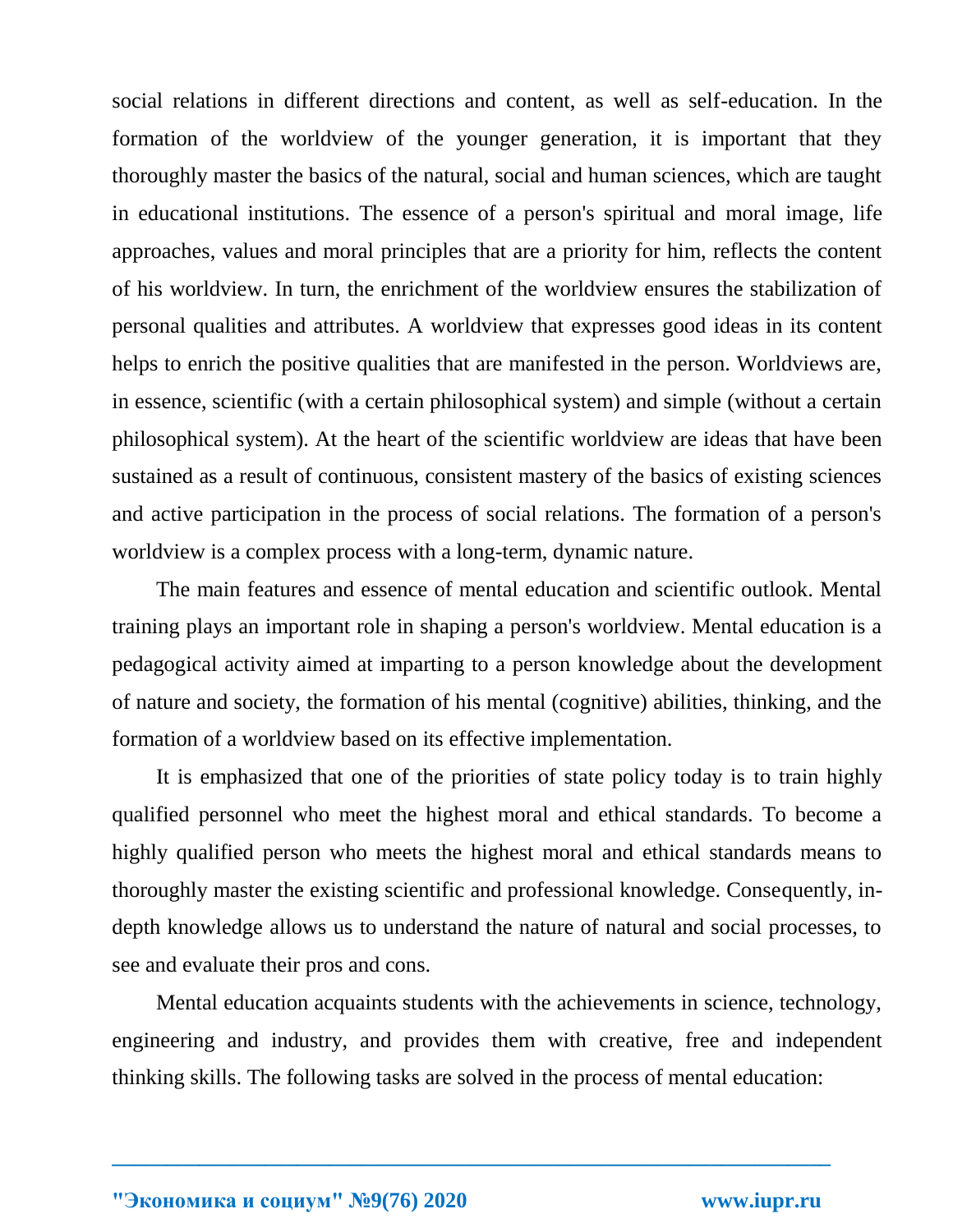- 1. To provide scientific knowledge to students.
- 2. Develop a conscious attitude towards the acquisition of scientific knowledge.
- 3. Develop skills and competencies to apply existing knowledge in practice.
- 4. Develop a desire to constantly enrich their knowledge.

5. Psychological skills (speech, attention, memory, thinking, creative imagination) and features (goal-orientation, curiosity, observation, independent thinking, creative thinking, reasoning, reasoning, available information) that help to acquire knowledge generalization, grouping, drawing logical conclusions, etc.), development.

On the basis of the unity of mental education and upbringing, the individual develops thinking (full reflection of social events in the mind, a higher form of human mental activity). According to sources, it is more difficult to determine the current level of mental thinking, which can be determined by the following criteria:

- 1. Existence of a system of scientific knowledge.
- 2. The process of assimilating existing scientific knowledge.
- 3. Thinking skills.
- 4. Interest and need for knowledge.

Mental thinking occurs as a result of long and constant research. Scientific views and beliefs play a special role in its formation.

Scientific view (Greek "idea" - a set of ideas, imagination, concepts) - a certain phenomenon, a scientifically based idea, an idea that illuminates the essence of the process, when it is thoroughly mastered by the existing system of scientific knowledge , occurs as a result of comparing, comparing, and analyzing the nature of an object, event, or process. Teaching students to think creatively, to develop inventive skills, allows them to conduct research and advance certain scientific ideas.

The effective organization of mental education ensures the development of scientific thinking in the individual. Scientific thinking is a high form of human mental activity, which means a scientific approach to social events and processes.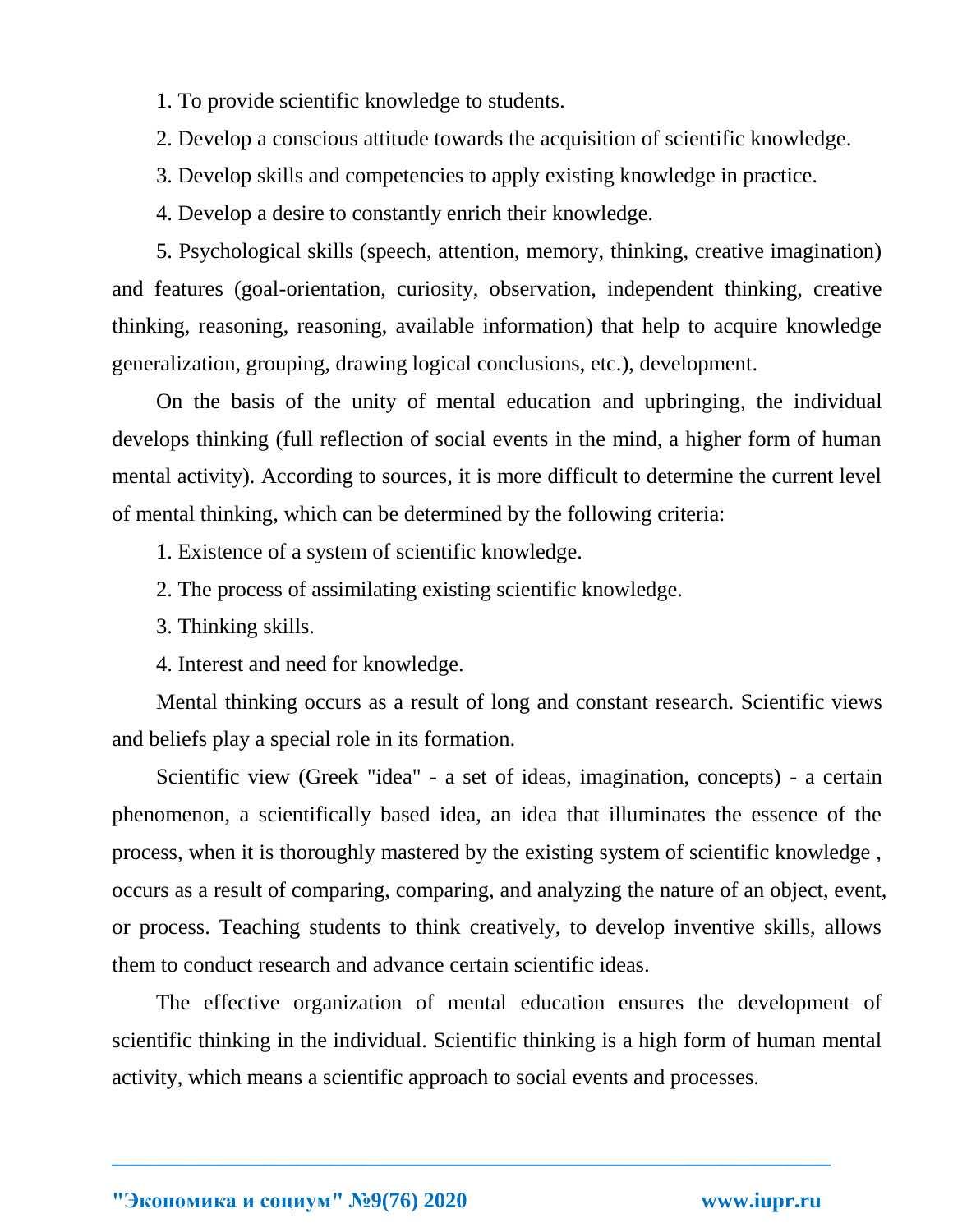An improved form of socio-philosophical, natural, economic, legal, spiritual, moral, aesthetic and ecological knowledge, reflected in the worldview of faith; there is an infinite belief in a certain idea, and its formation takes place in several stages. In the first stage, they are unstable and changeable depending on the situation. In the second stage, it becomes a stable principle of spiritual and moral views. The current requirement is that it is difficult to deviate from the moral rules recognized by society, to organize a conscious action in conflict situations, to act on the basis of willpower. In the third stage, faith remains a priority spiritual principle in all situations. When the scientific knowledge acquired by the student is widely used in the process of life relations, its essence becomes a belief only when it is deeply felt and understood. [1; 231-233]

In the works of the first President of the Republic of Uzbekistan IA Karimov, the views of young people on the acquisition of knowledge and high thinking play an important role, emphasizing that their intellectual potential is a factor in the development of society. "In a country where science and enlightenment are respected, no one is worried about war," he said. Because knowledge and enlightenment elevate a person. In the 21st century, I believe, there will be a new generation that will give their lives for culture, science and enlightenment, and make it the main goal of their lives. We live for that generation. We are trying to inculcate these noble goals in the minds of the people. If the generation we are waiting for considers this wealth to be the greatest wealth in the world and dedicates its life to it, then know that human beings will inevitably achieve brighter days "[2; 57]

Oriental thinkers have given special attention to the issues of knowledge and human thinking in their works. In particular, Abu Nasr al-Farabi considers the perception of being by man as a decisive factor in the understanding of the mysteries of nature. According to the scholar, if the human body, brain, and sensory organs were present at birth, then mental knowledge, spirituality, psyche, intellectual and moral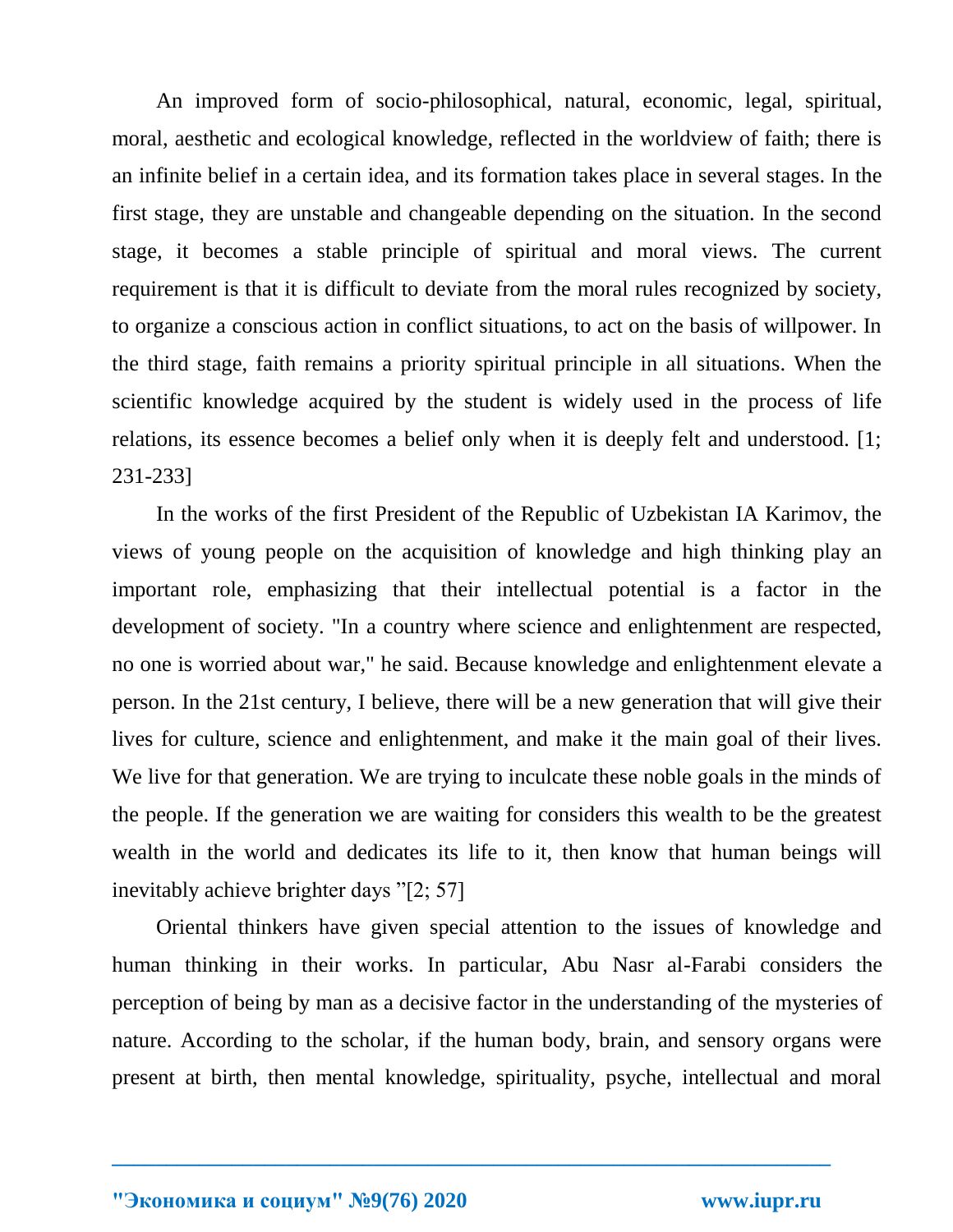qualities, character, religion, customs, knowledge of the external world, under the influence of the social environment, is formed in the process of forming relationships with people.

According to Abu Nasr al-Farabi, the human mind is the product of its spiritual development. As man acquires knowledge, he is able to assimilate, create, and scientifically substantiate information up to the history of the creation of living things.

Continuing these thoughts of the scholar, Abu Rayhan al-Biruni states: "Man not only acquires knowledge of the external qualities and properties of things and events, but also compares and compares things and events because of his thinking and intellect. determines the truth of their knowledge.

Yusuf Khas Hajib's Qutadg'u Bilig (Knowledge That Leads to Happiness) explains the essence of knowledge, its importance in social life, its role in ensuring human perfection, and the fact that it is a means of eliminating writing. encyclopedia. "It's important to focus on education," he said. Knowledge is like a torch in the dark night. And knowledge is like the light from that torch. It enlightens and enlightens.

*Study is blessed, knowledge is honor,*

*He is a great man because of these two.*

If you don't believe it, if you doubt it, open your eyes wide. Enlighten yourself with the light of wisdom. I know one wise saying of the wise: the wise man will be saved from disaster by his knowledge.

It should come as no surprise that a foolish person dies: in fact, their life is no different from death. The work of the uneducated does not go well. Respect comes from one's learning. And knowledge raises. Since man appeared on earth, he differed from other beings in his knowledge [3; 22-23].

There are several acceptable forms, methods and means of shaping the worldview of students, including conversations, discussions, lectures on spiritual and moral, socioideological, economic, legal, aesthetic and environmental issues. , practical trainings,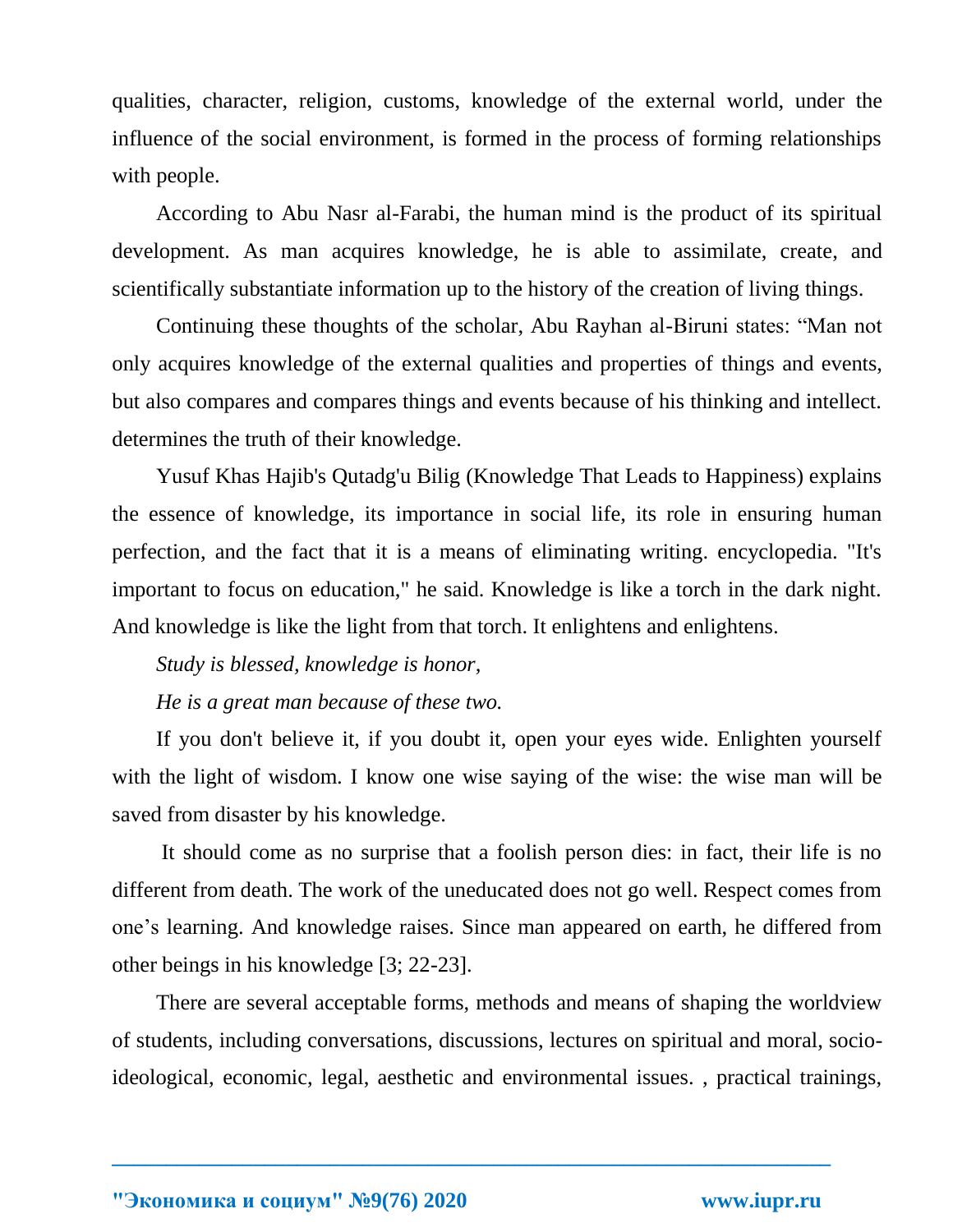debates, independent work, as well as business games that encourage students to think on the basis of creating problem situations are more effective. The organization of independent work, in particular, directing students to conduct small research on a specific topic, serves as a basis for enriching their worldview. Encouraging adolescents and young people to be critical of the ideas of certain theories or teachings, to reveal their methodological nature, and to act on sound evidence in expressing their personal opinions will also have positive results.

In the process of organizing education, it is necessary to strive to make effective use of the opportunities to achieve interdisciplinary, social and natural factors, the development of the individual under the influence of environmental and social relations. Students' in-depth mastery of the basics of the subjects recommended as subjects in educational institutions helps them to form a broad outlook. Teachers need to take care of the formation of students' scientific worldviews and constantly pay attention to the practical application of scientific knowledge acquired by them. As science teachers introduce students to certain laws and their meanings, they should explain to students that they need to be used or relied upon in a variety of life situations. It is important to be fully aware of the ideological ideas that are a priority in society and their essence in the formation of worldviews. Therefore, in the process of acquainting students with the essence of education in educational institutions, in particular, the basics of social sciences and humanities, the national independence, which is recognized as the main criterion in the social life of the Republic of Uzbekistan. It is a pedagogically effective way to give detailed information about the views put forward in the context of the verse and ideology, to form a certain attitude of students towards them. [1; 237-236]

Economic education is an integral part of the formation of students' scientific outlook. In the context of market relations in the Republic of Uzbekistan, it is important to provide students with economic knowledge and skills to conduct economic activities.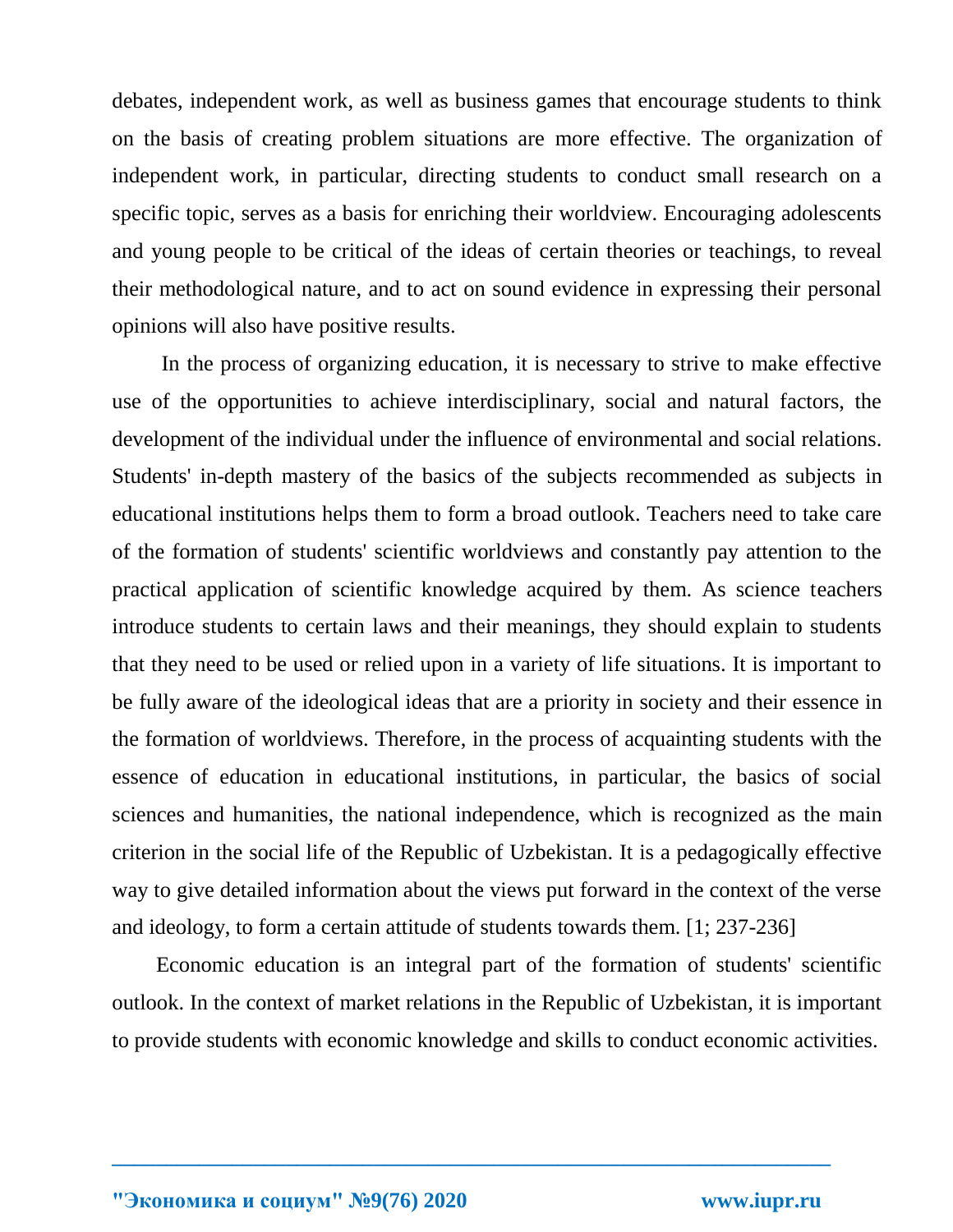Economic education - the provision of students with economic knowledge, the organization of economic activities in them (the formation of the family budget, family management, preservation, reproduction of existing material wealth, the correct organization of trade relations, etc.) It is an important part of social education.

Economic education is closely related to economic education in educational institutions. Relying on strong cooperation between the family, the educational institution and the community in the organization of economic education guarantees a positive result.

In the process of organizing economic education, the following tasks are performed:

- Students learn the basics of economics (economics, family management, organization of the production process, production financing, capital, entrepreneurship, entrepreneurship, small and medium business, rent, contracts and their conclusion, banks , to provide in-depth knowledge and improve on banking operations, budgeting, income, bankruptcy, business planning, etc.);

- to inculcate in students economic consciousness and thinking, in particular, a rational attitude to the available material resources;

- develop certain professional or production skills and competencies in them;

- their active involvement in the process of economic production;

- to create in students the need and ability to start a business;

- to get them to start a business, albeit in a narrow way.

Thrift, creativity, a sense of responsibility, initiative, business acumen, and accounting skills are important indicators of how well students are learning economics. [4; 295]

Environmental education is an integral part of shaping students' worldviews. The term "ecology" was first used by the German zoologist E. Haeckel. Environmental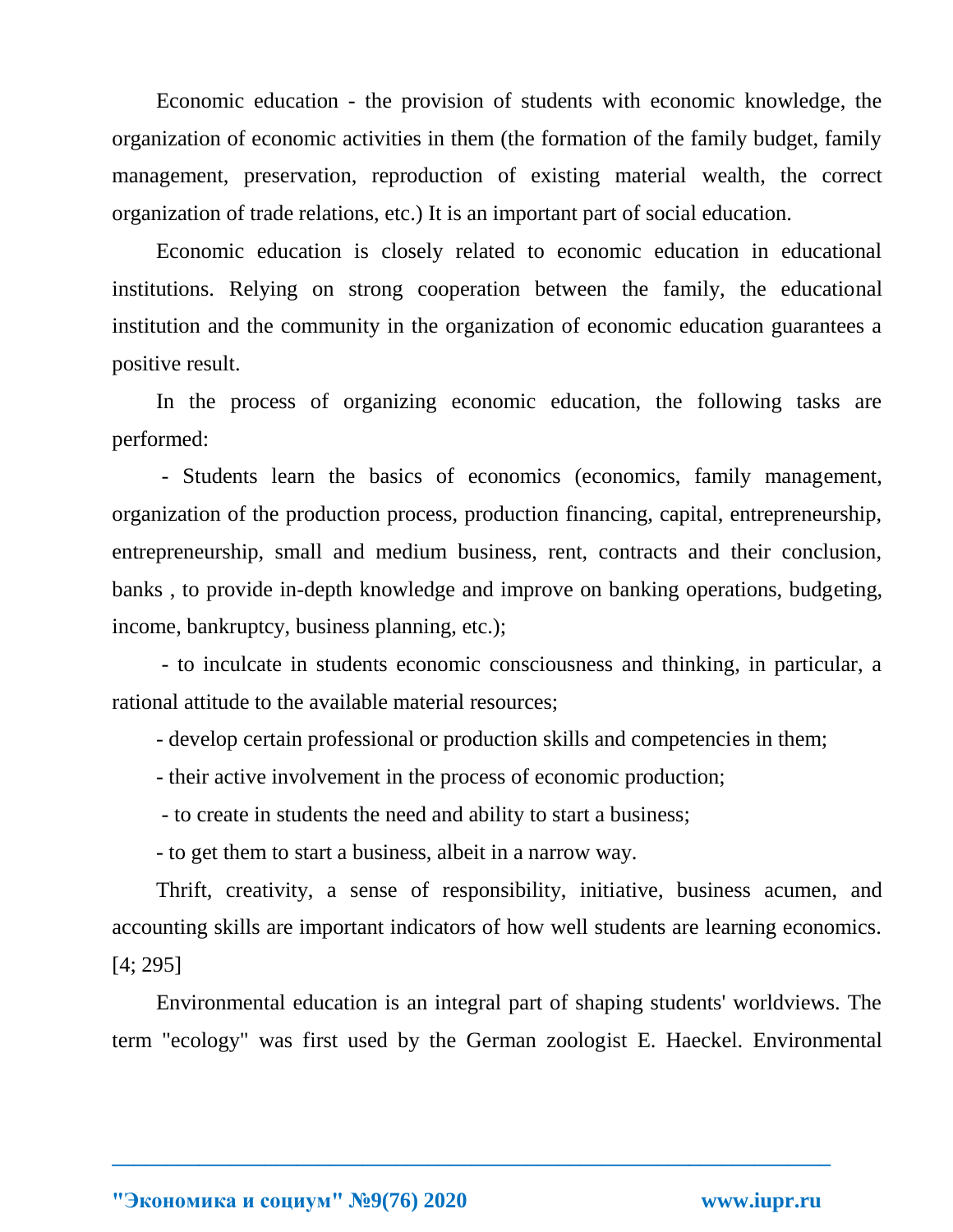education is an important component of social education. Ecological education (Greek "oikos" - habitat, space, "logos" - science) process.

Environmental education is an educational process aimed at imparting theoretical environmental knowledge to the student in a purposeful, consistent, systematic and continuous manner.

Theoretical ecological knowledge (ecological consciousness) and the unity of activities in the field of environment and nature protection contribute to the formation of ecological culture. Ecological consciousness is a conscious expression of the existing state of nature and the environment, the concept of their protection, which manifests itself as a complex socio-psychological phenomenon. Environmental activity is a set of actions taken to ensure the protection of nature and the environment based on environmental knowledge. Ecological culture is the student's ability to organize the protection of nature and the environment in accordance with social requirements.

Forms of environmental education in the family and society, such as conversations, roundtables, excursions, debates, creative contests, meetings, socially useful work (Saturday, hashar, landscaping), as well as conversations, observation, organization of practical activities. organizing through methods such as incentives and punishments ensures that students learn about environmental culture. [1; 240-241] In the organization of ecological education in the family, it is important to teach children to love nature, care for plants, not to pollute the water, not to litter the yard and streets, to throw it in a special box, not to destroy flower beds. It is necessary to pay attention. [5; 163]

Spiritual and moral education is an important factor in shaping one's worldview. Spiritual and moral education also plays an important role in the formation of a person's worldview, and its effective organization helps to form the spiritual and moral consciousness of the student. Moral education is a pedagogical process aimed at the formation of moral consciousness, moral activity skills and moral culture in students,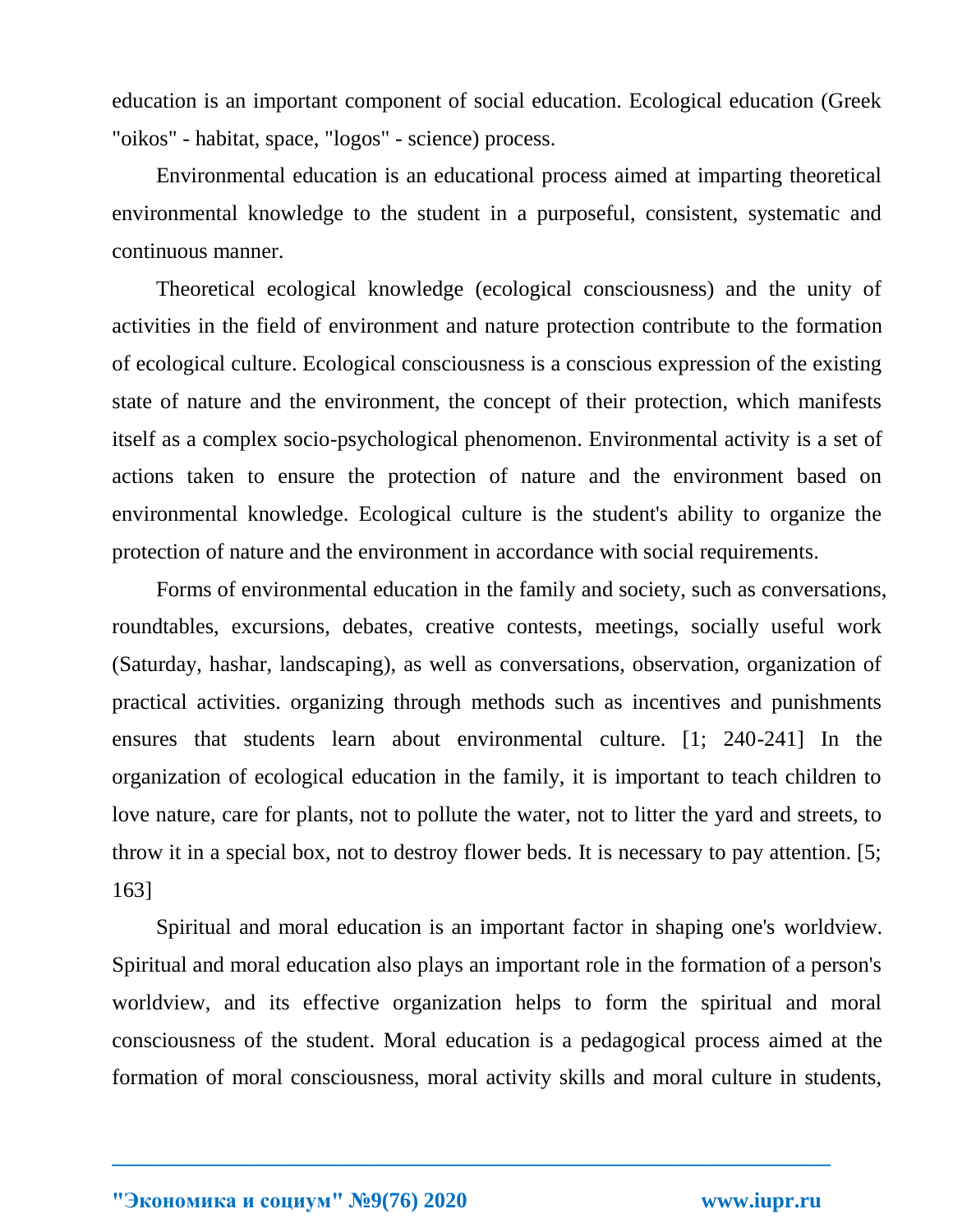inculcating in them the rules of behavior and criteria that are recognized and must be observed by a particular society, and is an important part of social education. is one of the components.

The basis of moral education is morality and ethical norms. Morality (Latin "moralis" means behavior) is a set of rules and criteria of behavior that govern social relations and the behavior of an individual, recognized and required by a particular society. Ethical knowledge is instilled in students through education and upbringing. The results of moral education are reflected in the formation of students' moral consciousness, moral activity skills, and moral culture.

Moral consciousness is a form of social consciousness, a set of behavioral rules and criteria that must be recognized and followed by society, as well as the reflection of the idea of national independence in the minds of students.

A worldview is a system of dialectical views and beliefs that determines the development of nature, society, human thought, and the content of a person's activities. High spiritual perfection, selfless work for the freedom, prosperity and well-being of the country, self-sacrifice to oneself and others, the ability to cultivate willpower, aspiration, initiative, organization, creativity and ability to think independently Such qualities can be recognized as a priority in the life of the independent Republic of Uzbekistan. The foundations of the idea and ideology of national independence are the basic factors in the spiritual and moral education of students. The use of ethical conversations, lectures, debates, conferences, seminars and debates in the process of organizing moral education gives positive results. [1; 241-243]

## References:

1. Prof. Under the general editorship of M.Kh. Tokhtakhodjayeva. Pedagogy. - Tashkent: National Society of Philosophers of Uzbekistan Publishing House, 2010. - 400 p.